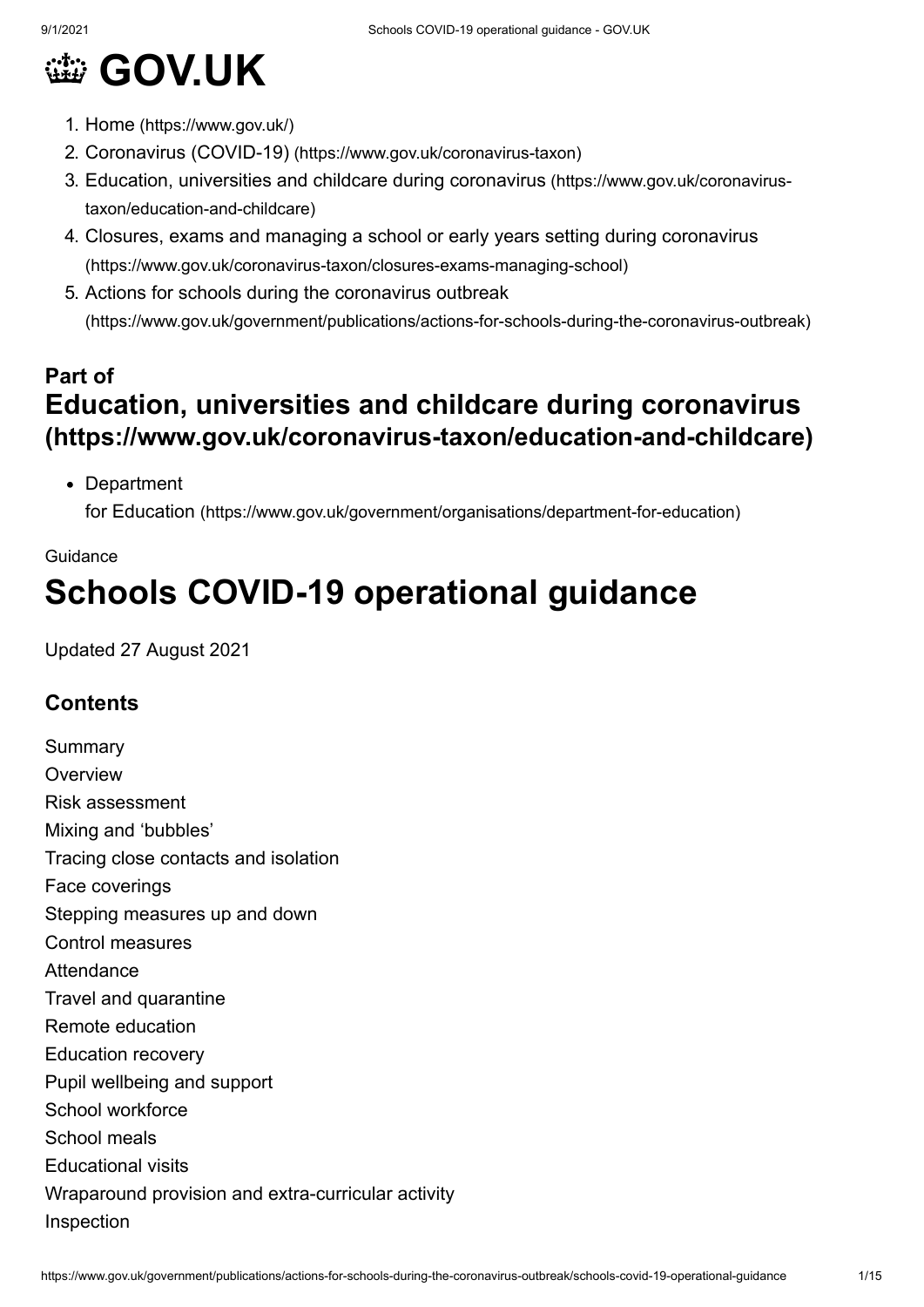Accountability expectations

**Print this page**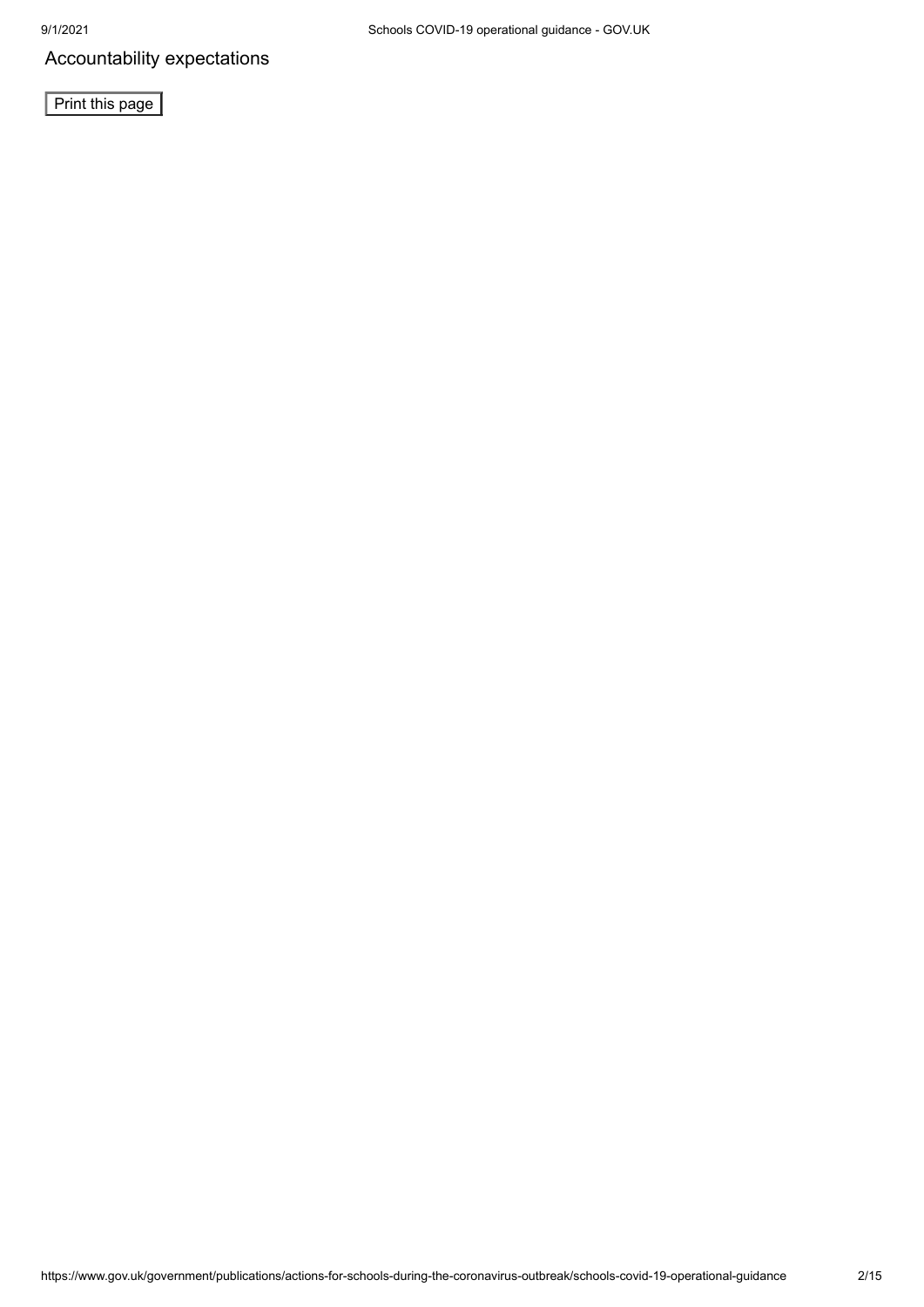

© Crown copyright 2021

This publication is licensed under the terms of the Open Government Licence v3.0 except where [otherwise stated. To view this licence, visit nationalarchives.gov.uk/doc/open-government](https://www.nationalarchives.gov.uk/doc/open-government-licence/version/3)licence/version/3 (https://www.nationalarchives.gov.uk/doc/open-government-licence/version/3) or write to the Information Policy Team, The National Archives, Kew, London TW9 4DU, or email: [psi@nationalarchives.gov.uk](mailto:psi@nationalarchives.gov.uk).

Where we have identified any third party copyright information you will need to obtain permission from the copyright holders concerned.

This publication is available at https://www.gov.uk/government/publications/actions-for-schoolsduring-the-coronavirus-outbreak/schools-covid-19-operational-guidance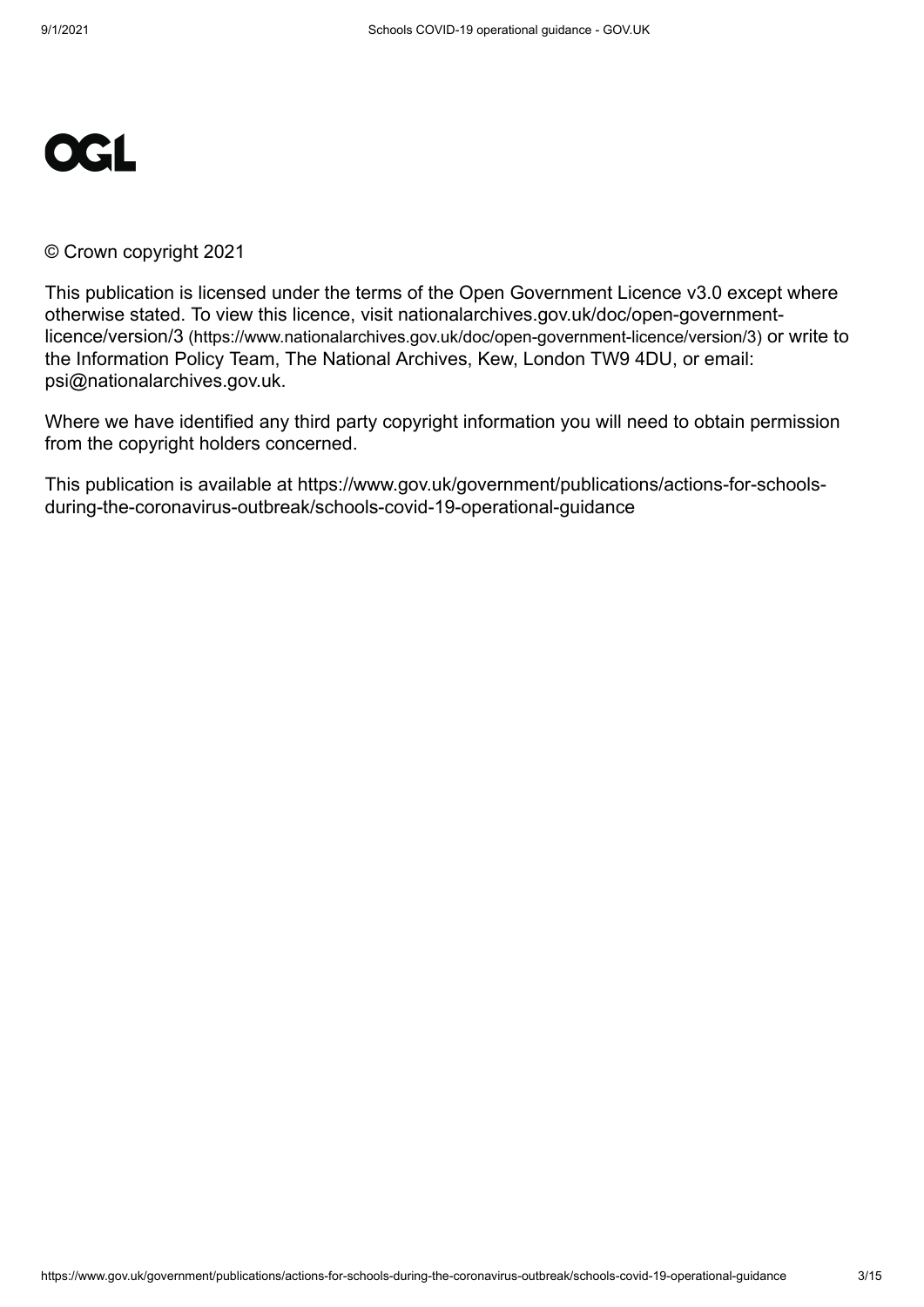### **Summary**

This guidance explains the actions school leaders should take to reduce the risk of transmission of coronavirus (COVID-19) in their school. This includes public health advice, endorsed by Public Health England (PHE).

#### It is for leaders and staff in:

- primary schools
- secondary schools (including sixth forms)
- special schools, special post-16 providers and alternative provision
- 16 to 19 academies
- infant, junior, middle, upper schools
- boarding schools

We expect independent schools to follow the control measures set out in this guidance in the same way as state-funded schools, and health and safety legislation applies equally to independent schools.

Where this guidance refers to schools, that does not include maintained nursery schools or prereception classes.

Separate guidance is available for:

- early years and childcare settings [\(https://www.gov.uk/government/publications/coronavirus-covid-19](https://www.gov.uk/government/publications/coronavirus-covid-19-early-years-and-childcare-closures) early-years-and-childcare-closures)
- further education colleges and providers [\(https://www.gov.uk/government/publications/coronavirus](https://www.gov.uk/government/publications/coronavirus-covid-19-maintaining-further-education-provision)covid-19-maintaining-further-education-provision)

[Additional operational guidance is also available for special schools, special post-16 providers and](https://www.gov.uk/government/publications/guidance-for-full-opening-special-schools-and-other-specialist-settings) alternative provision (https://www.gov.uk/government/publications/guidance-for-full-opening-special-schoolsand-other-specialist-settings).

Schools and trusts should work closely with parents and carers (future references to parents should be read as including carers), staff and unions when agreeing the best approaches for their circumstances.

We use the terms 'must' and 'should' throughout the guidance. We use the term 'must' when the person in question is legally required to do something and 'should' when the advice set out should be followed unless there is a good reason not to.

## **Overview**

The government continues to manage the risk of serious illness from the spread of the virus. Step 4 marked a new phase in the government's response to the pandemic, moving away from stringent restrictions on everyone's day-to-day lives, towards advising people on how to protect themselves and others, alongside targeted interventions to reduce risk. As COVID-19 becomes a virus that we learn to live with, there is now an imperative to reduce the disruption to children and young people's education - particularly given that the direct clinical risks to children are extremely low, and every adult has been offered a first vaccine and the opportunity for 2 doses by mid-September.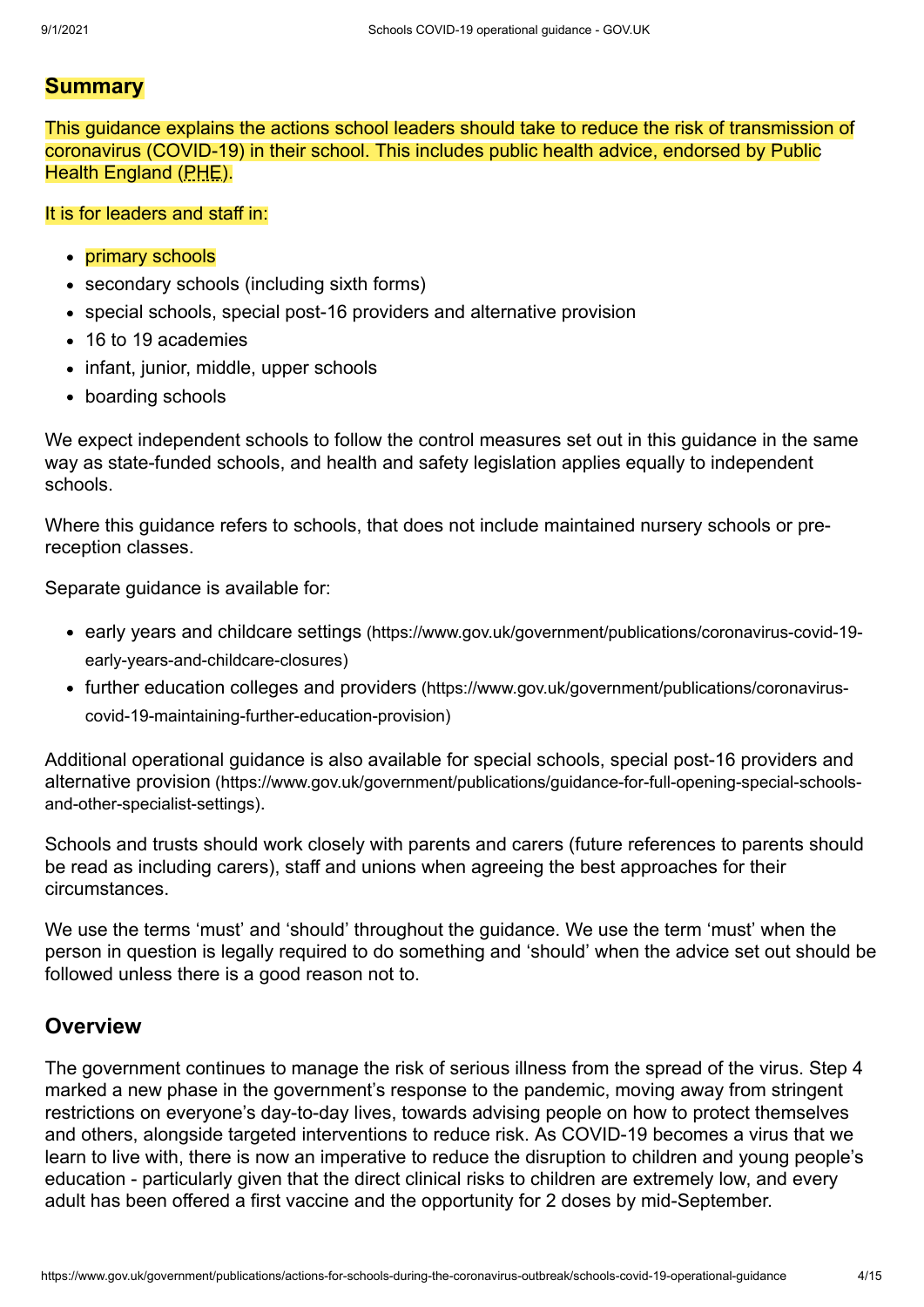Our priority is for you to deliver face-to-face, high-quality education to all pupils. The evidence is clear that being out of education causes significant harm to educational attainment, life chances, mental and physical health.

We have worked closely with the Department of Health and Social Care (DHSC) and Public Health England (PHE) to revise this guidance.

## **Changes to the previous version**

Changes to the guidance since its 2 July 2021 publication include:

- update to make clear who is no longer required to isolate if identified as a close contact, [including clarifying that this includes young people up to the age of 18 years and 6 months \(it](#page-4-0) previously said 18 years and 4 months)
- [added additional detail on what close contacts should do whilst awaiting their PCR test results](#page-4-0)
- [updated information on contingency planning in schools, with link to update 'contingency](#page-6-0) framework'
- [updated information on boarding school pupils attending from abroad, as quarantine rules have](#page-10-0) changed

## **Risk assessment**

You must comply with health and safety law and put in place proportionate control measures. You must regularly review and update your risk assessments - treating them as 'living documents', as the circumstances in your school and the public health advice changes. This includes having active arrangements in place to monitor whether the controls are effective and working as planned. For more information on what is required of school leaders in relation to health and safety risk assessments and managing risk, see the health and safety advice for schools [\(https://www.gov.uk/government/publications/health-and-safety-advice-for-schools/responsibilities-and-duties](https://www.gov.uk/government/publications/health-and-safety-advice-for-schools/responsibilities-and-duties-for-schools)for-schools).

## **Mixing and 'bubbles'**

We no longer recommend that it is necessary to keep children in consistent groups ('bubbles'). This means that bubbles will not need to be used for any summer provision (for example, summer schools) or in schools from the autumn term.

As well as enabling flexibility in curriculum delivery, this means that assemblies can resume, and you no longer need to make alternative arrangements to avoid mixing at lunch.

You should make sure your contingency plans (sometimes called outbreak management plans) cover the possibility that in some local areas it may become necessary to reintroduce 'bubbles' for a temporary period, to reduce mixing between groups.

Any decision to recommend the reintroduction of 'bubbles' would not be taken lightly and would need to take account of the detrimental impact they can have on the delivery of education.

## <span id="page-4-0"></span>**Tracing close contacts and isolation**

Settings only needed to do contact tracing up to and including 18 July. Close contacts will now be identified via NHS Test and Trace and education settings will no longer be expected to undertake contact tracing.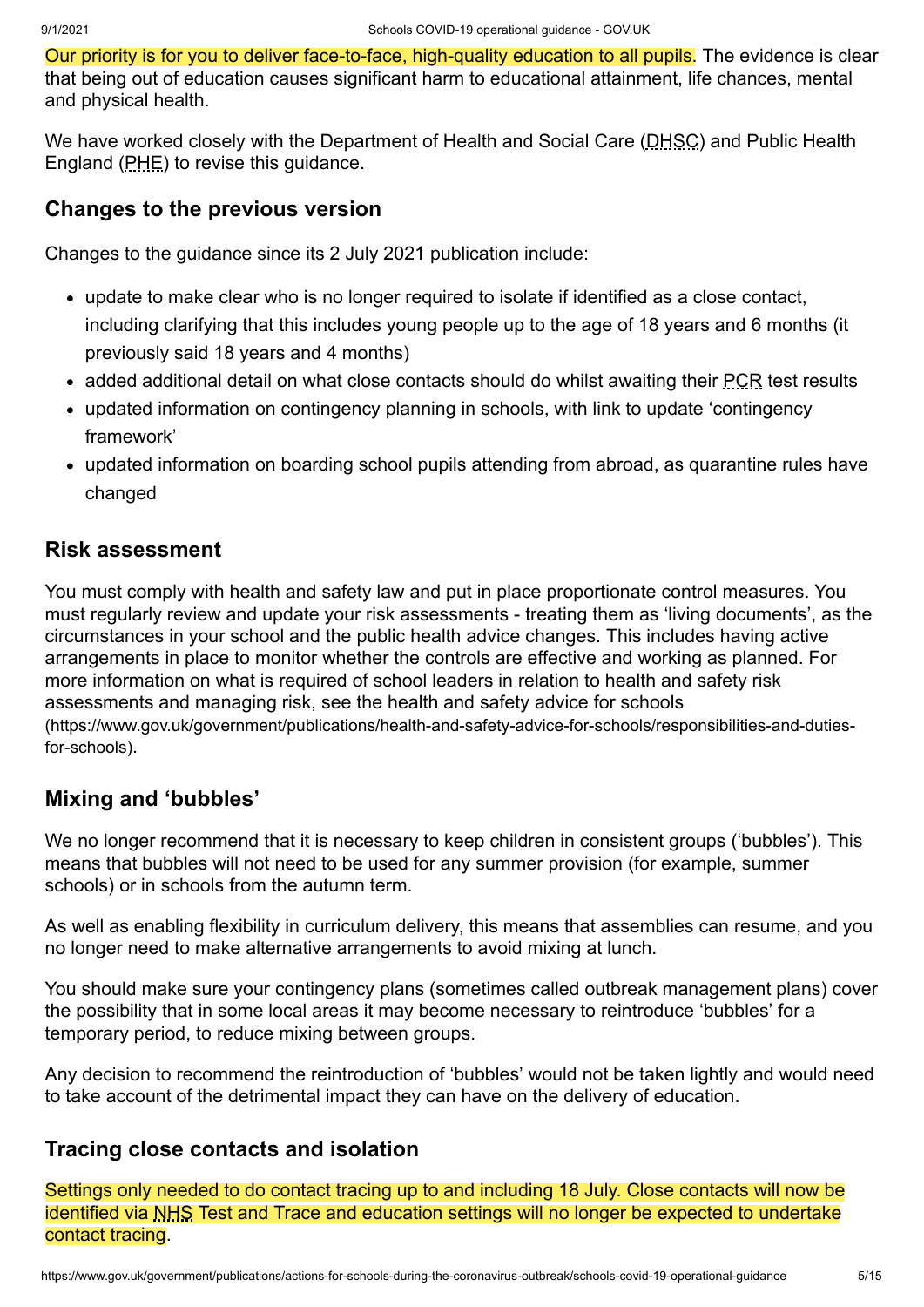As with positive cases in any other setting, **NHS Test and Trace will work with the positive case** and/or their parent to identify close contacts. Contacts from a school setting will only be traced by NHS Test and Trace where the positive case and/or their parent specifically identifies the individual as being a close contact. This is likely to be a small number of individuals who would be most at risk of contracting COVID-19 due to the nature of the close contact. You may be contacted in exceptional cases to help with identifying close contacts, as currently happens in managing other infectious diseases.

Individuals are not required to self-isolate if they live in the same household as someone with COVID-19, or are a close contact of someone with COVID-19, and any of the following apply:

- they are fully vaccinated
- they are below the age of 18 years and 6 months
- they have taken part in or are currently part of an approved COVID-19 vaccine trial
- they are not able to get vaccinated for medical reasons

Instead, they will be **contacted by NHS Test** and Trace, informed they have been in close contact with a positive case and **advised to take a PCR test** [\(https://www.gov.uk/get-coronavirus-test\)](https://www.gov.uk/get-coronavirus-test). We would encourage all individuals to take a PCR test if advised to do so.

Staff who do not need to isolate, and children and young people aged under 18 years 6 months who usually attend school, and have been identified as a close contact, should continue to attend school as normal. They do not need to wear a face covering within the school, but it is expected and recommended that these are worn when travelling on public or dedicated transport.

18-year-olds will be treated in the same way as children until 6 months after their 18th birthday, to allow them the opportunity to get fully vaccinated. At which point, they will be subject to the same rules as adults and so if they choose not to get vaccinated, they will need to self-isolate if identified as a close contact.

Settings will continue to have a role in working with health protection teams in the case of a local [outbreak. If there is a substantial increase in the number of positive cases in a setting \(see Stepping](#page-6-0) measures up and down section for more information) or if central government offers the area an enhanced response package, a director of public health might advise a setting to temporarily reintroduce some control measures.

## **Face coverings**

Face coverings are no longer advised for pupils, staff and visitors either in classrooms or in communal areas.

The government has removed the requirement to wear face coverings in law but expects and recommends that they are worn in enclosed and crowded spaces where you may come into contact with people you don't normally meet. This includes public transport and dedicated transport to school or college.

## **In circumstances where face coverings are recommended**

[If you have a substantial increase in the number of positive cases in your school \(see Stepping](#page-6-0) measures up and down section for more information), a director of public health might advise you that face coverings should temporarily be worn in communal areas or classrooms (by pupils staff and visitors, unless exempt). You should make sure your contingency plans cover this possibility.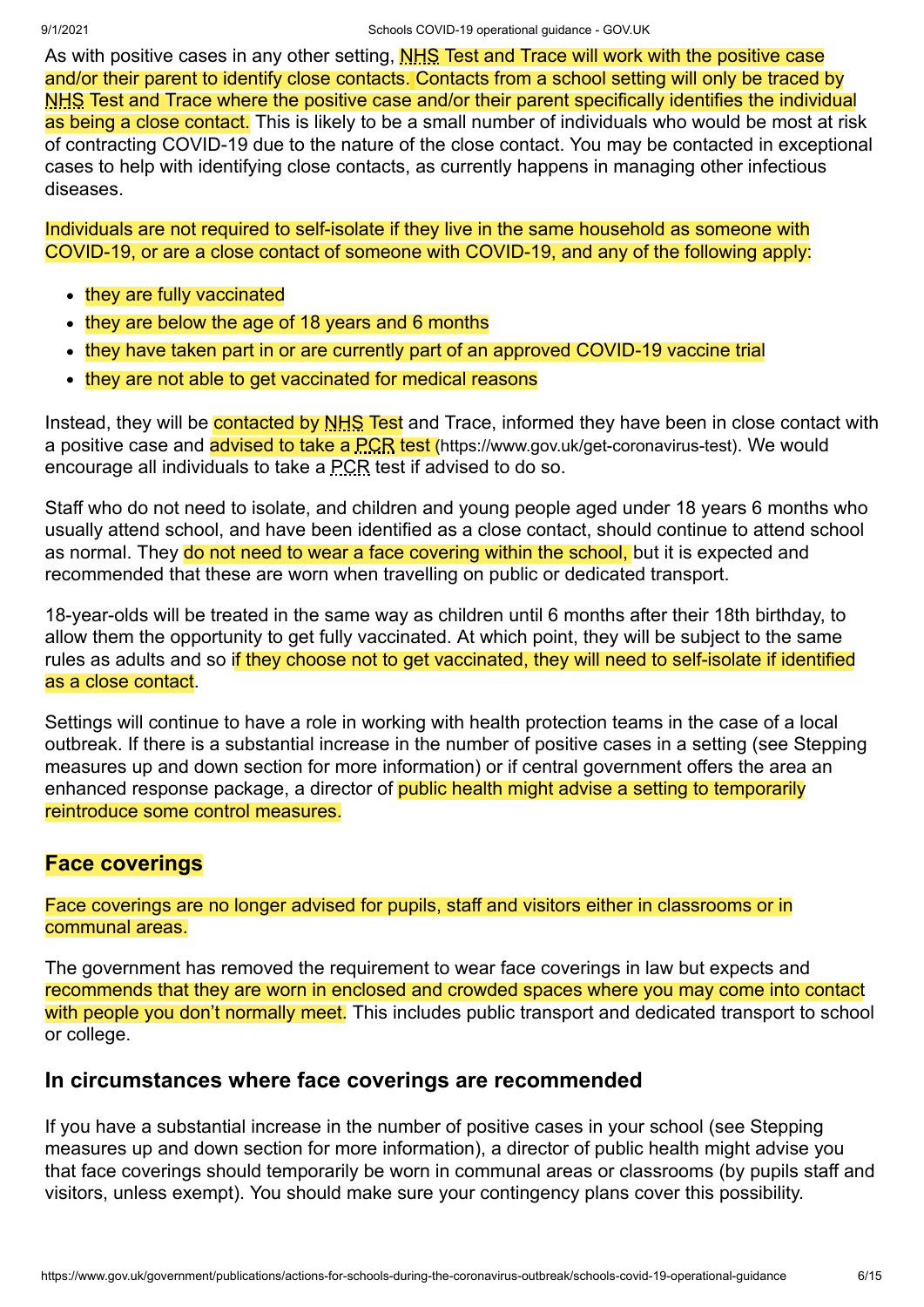In these circumstances, transparent face coverings, which may assist communication with someone who relies on lip reading, clear sound or facial expression to communicate, can also be worn. Transparent face coverings may be effective in reducing the spread of COVID-19. However, the evidence to support this is currently very limited. Face coverings (whether transparent or cloth) should fit securely around the face to cover the nose and mouth and be made with a breathable material capable of filtering airborne particles.

The main benefit from a transparent face covering is that they can aid communication, for example enabling lip-reading or allowing for the full visibility of facial expressions, but this should be considered alongside the comfort and breathability of a face covering that contains plastic, which may mean that the face covering is less breathable than layers of cloth.

Face visors or shields can be worn by those exempt from wearing a face covering but they are not an equivalent alternative in terms of source control of virus transmission. They may protect the wearer against droplet spread in specific circumstances but are unlikely to be effective in preventing the escape of smaller respiratory particles when used without an additional face covering. They should only be used after carrying out a risk assessment for the specific situation and should always be cleaned appropriately.

The use of face coverings may have a particular impact on those who rely on visual signals for communication. Those who communicate with or provide support to those who do, are exempt from any recommendation to wear face coverings in education and childcare settings.

You have a duty to make reasonable adjustments for disabled pupils to support them to access education successfully. Where appropriate, you should discuss with pupils and parents the types of reasonable adjustments that are being considered to support an individual.

No pupil or student should be denied education on the grounds of whether they are, or are not, wearing a face covering.

## <span id="page-6-0"></span>**Stepping measures up and down**

You should have contingency plans (sometimes called outbreak management plans) outlining what you would do if children, pupils, students or staff test positive for COVID-19, or how you would operate if you were advised to take extra measures to help break chains of transmission. Given the detrimental impact that restrictions on education can have on children and young people, any measures in schools should only ever be considered as a last resort, kept to the minimum number of schools or groups possible, and for the shortest amount of time possible.

Central government may offer local areas of particular concern an enhanced response package to help limit increases in transmission.

For most settings it will make sense to think about taking extra action if the number of positive cases substantially increases. Information on what circumstances might lead you to consider taking [additional action, and the steps you should work through, can be found in the contingency framework](https://www.gov.uk/government/publications/coronavirus-covid-19-local-restrictions-in-education-and-childcare-settings/contingency-framework-education-and-childcare-settings) (https://www.gov.uk/government/publications/coronavirus-covid-19-local-restrictions-in-education-and-childcaresettings/contingency-framework-education-and-childcare-settings).

The contingency framework describes the principles of managing local outbreaks of COVID-19 in education and childcare settings. Local authorities, directors of public health (DsPH) and PHE health protection teams (HPTs) can recommend measures described in the contingency framework in individual education and childcare settings – or a small cluster of settings – as part of their outbreak management responsibilities.

## **Control measures**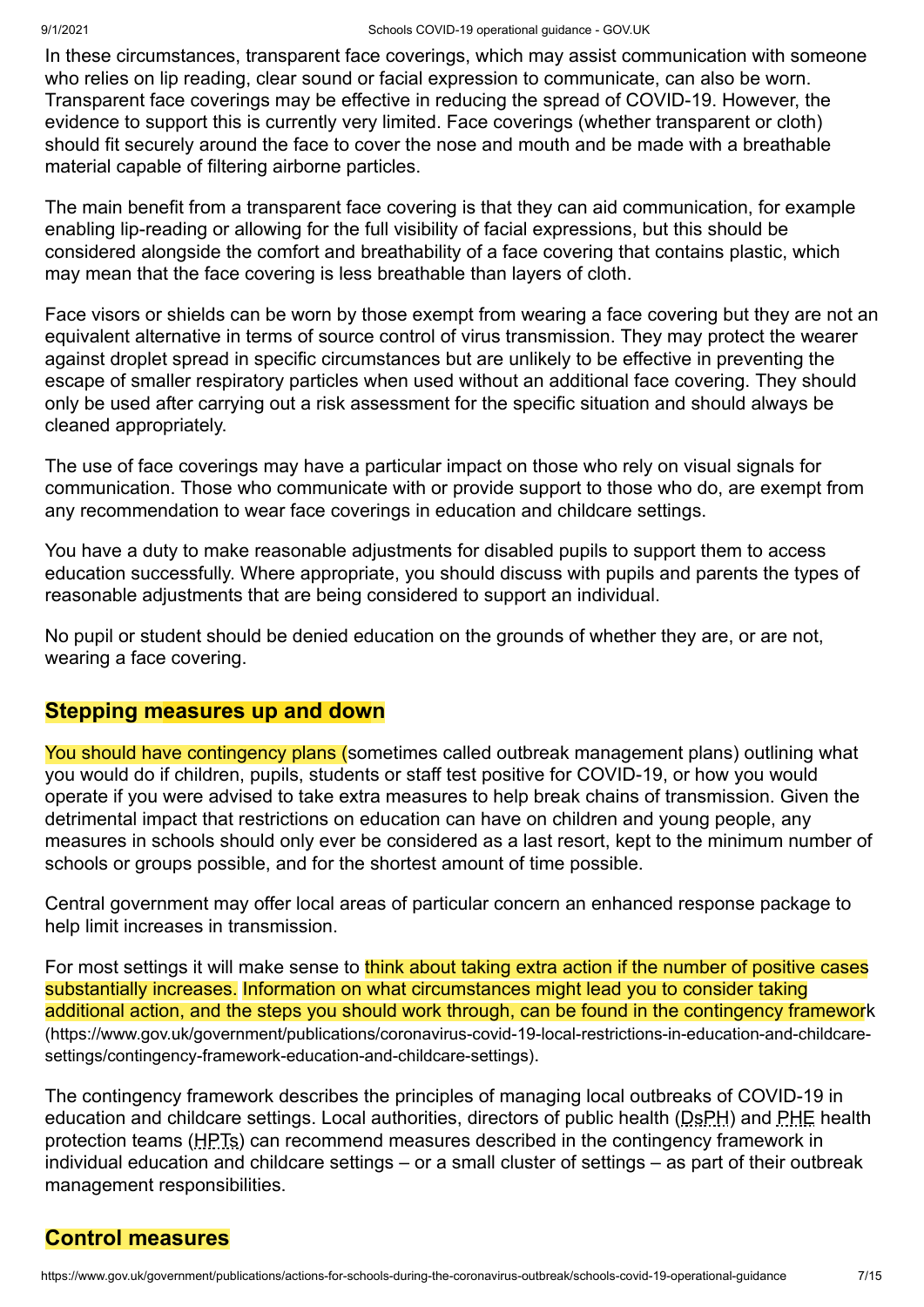#### **You should:**

- 1. Ensure good hygiene for everyone.
- 2. Maintain appropriate cleaning regimes.
- 3. Keep occupied spaces well ventilated.
- 4. Follow public health advice on testing, self-isolation and managing confirmed cases of COVID-19.

## **1. Ensure good hygiene for everyone**

#### **Hand hygiene**

Frequent and thorough hand cleaning should now be regular practice. You should continue to ensure that pupils clean their hands regularly. This can be done with soap and water or hand sanitiser.

#### **Respiratory hygiene**

The 'catch it, bin it, kill it' approach continues to be very important.

The e-Bug COVID-19 website (https://e-bug.eu/eng\_home.aspx? [cc=eng&ss=1&t=Information%20about%20the%20Coronavirus\)](https://e-bug.eu/eng_home.aspx?cc=eng&ss=1&t=Information%20about%20the%20Coronavirus) contains free resources for you, including materials to encourage good hand and respiratory hygiene.

#### **Use of personal protective equipment (PPE)**

Most staff in schools will not require PPE beyond what they would normally need for their work. The guidance on the use of PPE in education, childcare and children's social care settings [\(https://www.gov.uk/government/publications/safe-working-in-education-childcare-and-childrens-social-care\)](https://www.gov.uk/government/publications/safe-working-in-education-childcare-and-childrens-social-care) provides more information on the use of PPE for COVID-19.

## **2. Maintain appropriate cleaning regimes, using standard products such as detergents**

You should put in place and maintain an appropriate cleaning schedule. This should include regular cleaning of areas and equipment (for example, twice per day), with a particular focus on frequently touched surfaces.

PHE has published guidance on the cleaning of non-healthcare settings [\(https://www.gov.uk/government/publications/covid-19-decontamination-in-non-healthcare-settings\)](https://www.gov.uk/government/publications/covid-19-decontamination-in-non-healthcare-settings).

## **3. Keep occupied spaces well ventilated**

When your school is in operation, it is important to ensure it is well ventilated and that a comfortable teaching environment is maintained.

You should identify any poorly ventilated spaces as part of your risk assessment and take steps to improve fresh air flow in these areas, giving particular consideration when holding events where visitors such as parents are on site, for example, school plays.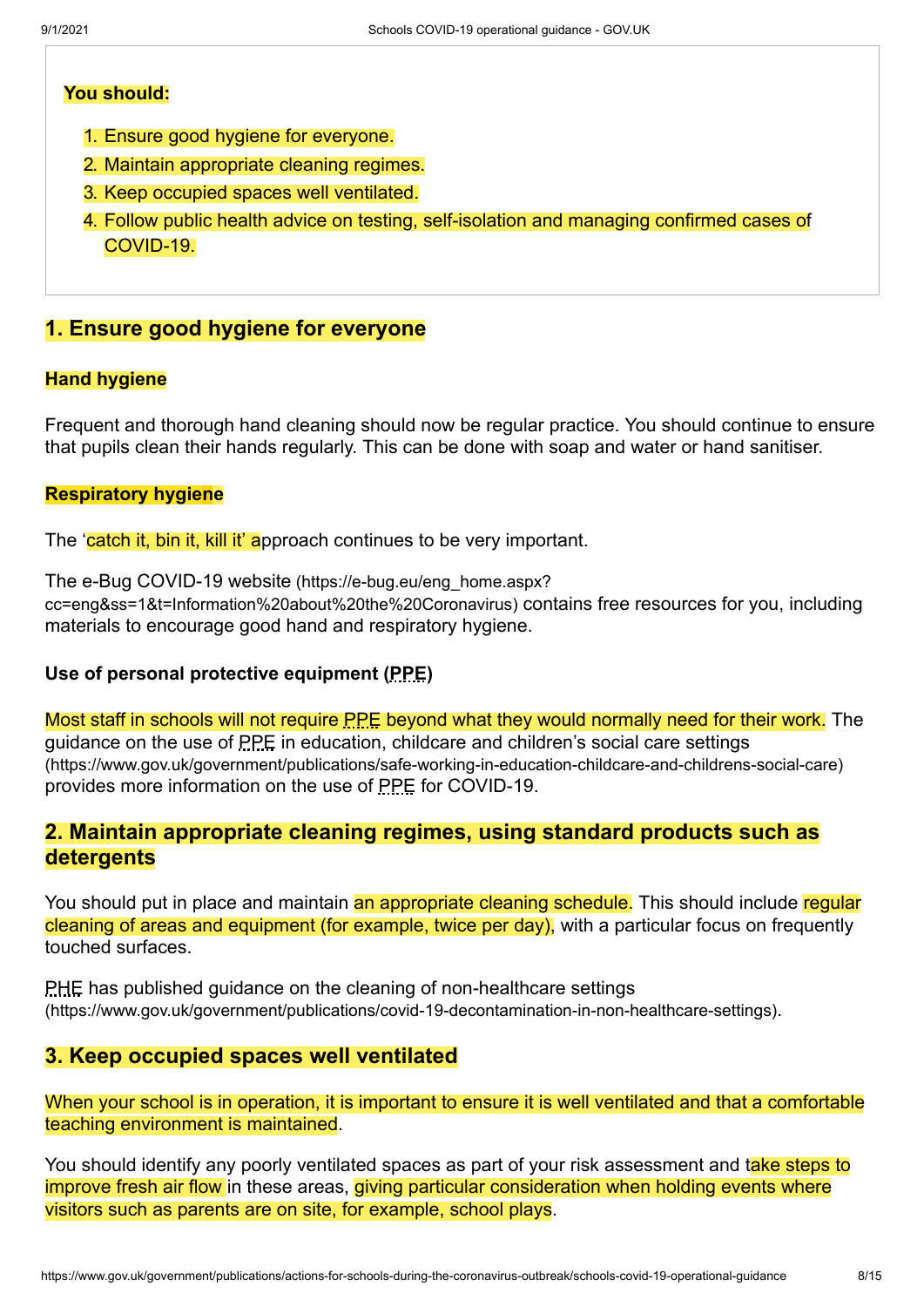Mechanical ventilation is a system that uses a fan to draw fresh air or extract air from a room. These should be adjusted to increase the ventilation rate wherever possible and checked to confirm that normal operation meets current guidance and that only fresh outside air is circulated.

If possible, systems should be adjusted to full fresh air or, if this is not possible, then systems should be operated as normal as long as they are within a single room and supplemented by an outdoor air supply.

Where mechanical ventilation systems exist, you should ensure that they are maintained in accordance with the manufacturers' recommendations.

Opening external windows can improve natural ventilation, and in addition, opening internal doors can also assist with creating a throughput of air. If necessary, external opening doors may also be used (if they are not fire doors and where safe to do so).

You should balance the need for increased ventilation while maintaining a comfortable temperature.

[The Health and Safety Executive guidance on air conditioning and ventilation during the COVID-19](https://www.hse.gov.uk/coronavirus/equipment-and-machinery/air-conditioning-and-ventilation/index.htm) pandemic (https://www.hse.gov.uk/coronavirus/equipment-and-machinery/air-conditioning-andventilation/index.htm) and CIBSE COVID-19 advice [\(https://www.cibse.org/coronavirus-covid-19\)](https://www.cibse.org/coronavirus-covid-19) provides more information.

CO2 monitors will also be provided to all state-funded education settings from September, so staff can quickly identify where ventilation needs to be improved. Further information will be issued as monitors are rolled out.

The government has also launched a trial of air purifiers in 30 schools in Bradford, which is designed to assess the technology in education settings and whether they could reduce the risk of transmission.

## **4. Follow public health advice on testing, self-isolation and managing confirmed cases of COVID-19**

#### **When an individual develops COVID-19 symptoms or has a positive test**

[Pupils, staff and other adults should follow public health advice on when to self-isolate and what to do](https://www.nhs.uk/conditions/coronavirus-covid-19/self-isolation-and-treatment/when-to-self-isolate-and-what-to-do/) (https://www.nhs.uk/conditions/coronavirus-covid-19/self-isolation-and-treatment/when-to-self-isolate-and-whatto-do/). They should not come into school if they have symptoms, have had a positive test result or other reasons requiring them to stay at home due to the risk of them passing on COVID-19 (for example, they are required to quarantine).

If anyone in your school develops COVID-19 symptoms (https://www.nhs.uk/conditions/coronavirus-covid-19/symptoms/)[, however mild, you should send them home and they should follow public health](https://www.nhs.uk/conditions/coronavirus-covid-19/symptoms/) advice.

If a pupil in a boarding school shows symptoms, they should usually self-isolate in their residential setting so that their usual support can continue, others may then benefit from self-isolating in their family home.

For everyone with symptoms, they should avoid using public transport and, wherever possible, be collected by a member of their family or household.

If a pupil is awaiting collection, they should be left in a room on their own if possible and safe to do so. A window should be opened for fresh air ventilation if possible. Appropriate PPE should also be [used if close contact is necessary. Further information on this can be found in the use of PPE in](https://www.gov.uk/government/publications/safe-working-in-education-childcare-and-childrens-social-care)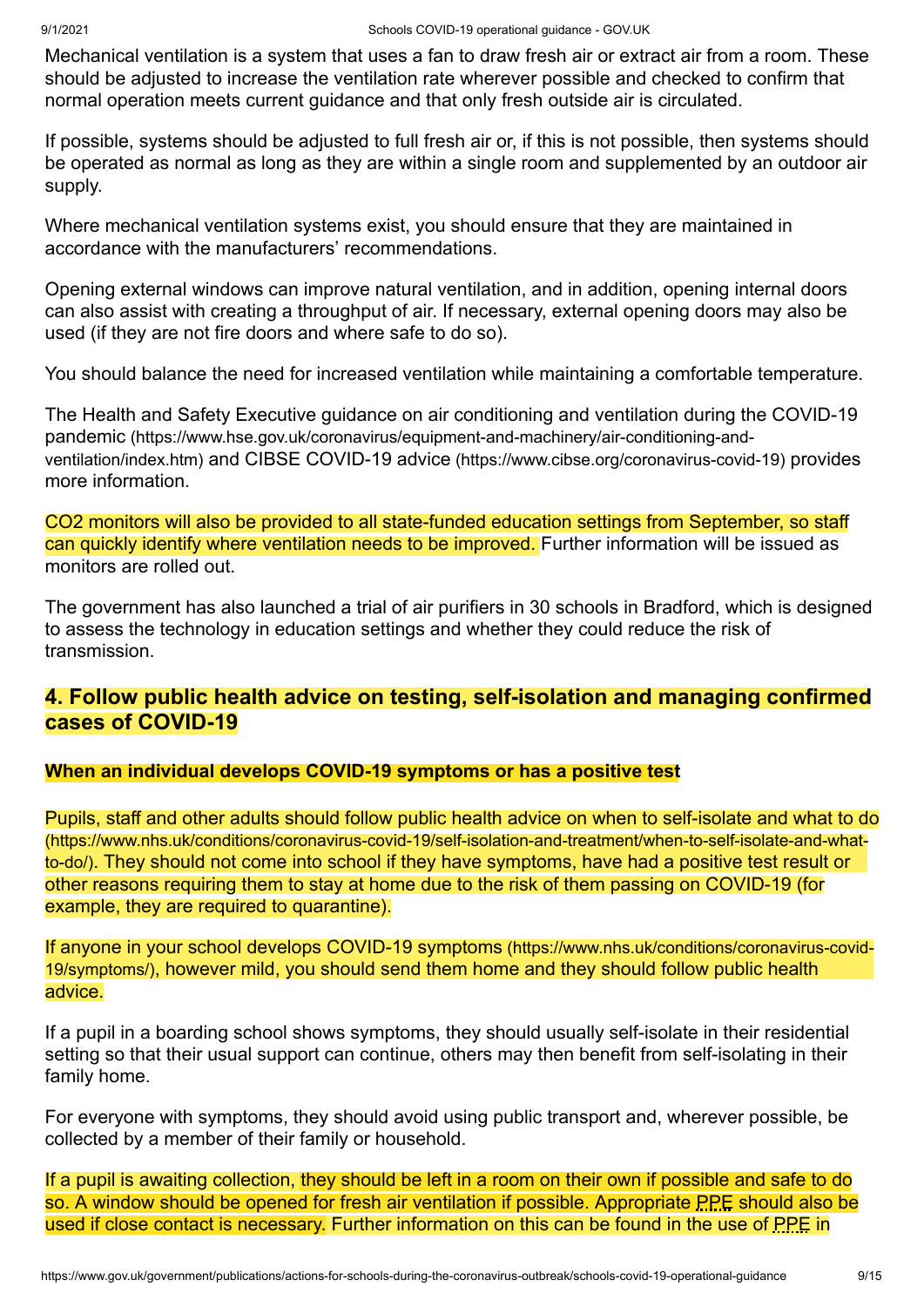[education, childcare and children's social care settings](https://www.gov.uk/government/publications/safe-working-in-education-childcare-and-childrens-social-care) (https://www.gov.uk/government/publications/safeworking-in-education-childcare-and-childrens-social-care) guidance. Any rooms they use should be cleaned after they have left.

The household (including any siblings) should follow the PHE stay at home guidance for households with possible or confirmed coronavirus (COVID-19) infection

[\(https://www.gov.uk/government/publications/covid-19-stay-at-home-guidance/stay-at-home-guidance-for](https://www.gov.uk/government/publications/covid-19-stay-at-home-guidance/stay-at-home-guidance-for-households-with-possible-coronavirus-covid-19-infection)households-with-possible-coronavirus-covid-19-infection).

#### **Asymptomatic testing**

Testing remains important in reducing the risk of transmission of infection within schools. That is why, whilst some measures are relaxed, others will remain, and if necessary, in response to the latest epidemiological data, we all need to be prepared to step measures up or down in future depending on local circumstances.

Over the summer, staff and secondary pupils should continue to test regularly if they are attending settings that remain open, such as summer schools and out of school activities based in school settings. Schools will only provide tests for twice weekly asymptomatic testing for pupils and staff over the summer period if they are attending school settings. However, testing will still be widely available over the summer and kits can be collected either from your local pharmacy or ordered online.

As pupils will potentially mix with lots of other people during the summer holidays, all secondary school pupils should receive 2 on-site lateral flow device tests, 3 to 5 days apart, on their return in the autumn term.

Settings may commence testing from 3 working days before the start of term and can stagger return of pupils across the first week to manage this. Pupils should then continue to test twice weekly at home until the end of September, when this will be reviewed.

Staff should undertake twice weekly home tests whenever they are on site until the end of September, when this will also be reviewed.

Secondary schools should also retain a small asymptomatic testing site (ATS) on-site until further notice so they can offer testing to pupils who are unable to test themselves at home.

There is no need for primary age pupils (those in year 6 and below) to test over the summer period. They will be offered the 2 tests at an ATS at the beginning of the autumn term when they start at their secondary school as a new year 7. Schools may choose, however, to start testing year 6 pupils earlier, including in summer schools, depending on their local circumstances.

#### **Confirmatory PCR tests**

[Staff and pupils with a positive LFD test result should self-isolate in line with the stay at home](https://www.gov.uk/government/publications/covid-19-stay-at-home-guidance/stay-at-home-guidance-for-households-with-possible-coronavirus-covid-19-infection) guidance for households with possible or confirmed coronavirus (COVID-19) infection

(https://www.gov.uk/government/publications/covid-19-stay-at-home-guidance/stay-at-home-guidance-for[households-with-possible-coronavirus-covid-19-infection\)](https://www.gov.uk/get-coronavirus-test). They will also need to get a free PCR test to check if they have COVID-19 (https://www.gov.uk/get-coronavirus-test).

#### Whilst awaiting the **PCR** result, the individual should continue to self-isolate.

If the PCR test is taken within 2 days of the positive lateral flow test, and is negative, it overrides the self-test LFD test and the pupil can return to school, as long as the individual doesn't have COVID-19 symptoms.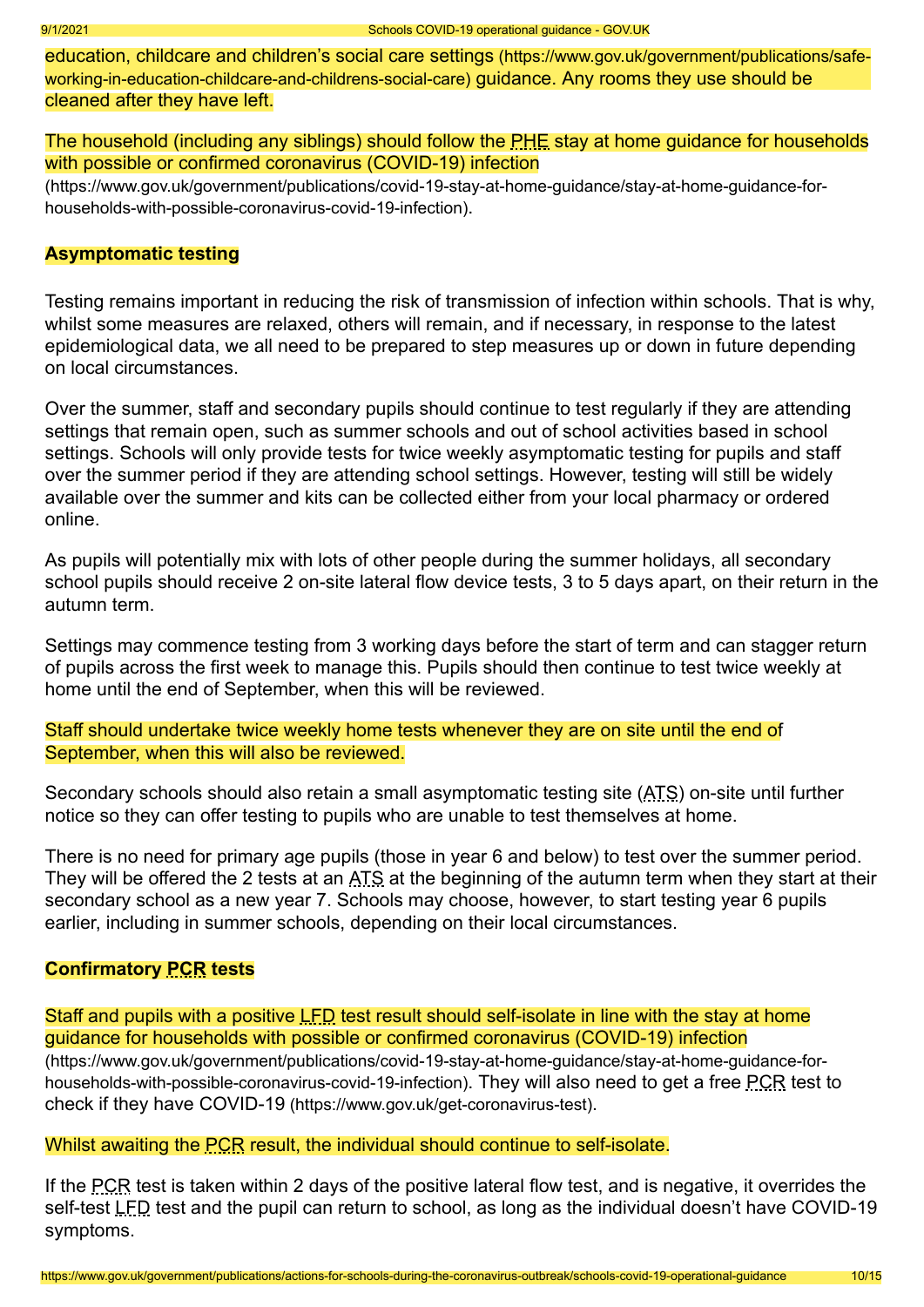[Additional information on PCR test kits for schools and further education providers](https://www.gov.uk/government/publications/coronavirus-covid-19-home-test-kits-for-schools-and-fe-providers/coronavirus-covid-19-home-test-kits-for-schools-and-fe-providers) (https://www.gov.uk/government/publications/coronavirus-covid-19-home-test-kits-for-schools-and-feproviders/coronavirus-covid-19-home-test-kits-for-schools-and-fe-providers) is available.

## **Other considerations**

All clinically extremely vulnerable (CEV) children and young people should attend their education setting unless they are one of the very small number of children and young people under paediatric or other specialist care who have been advised by their clinician or other specialist not to attend.

[Further information is available in the guidance on supporting pupils at school with medical conditions](https://www.gov.uk/government/publications/supporting-pupils-at-school-with-medical-conditions--3) (https://www.gov.uk/government/publications/supporting-pupils-at-school-with-medical-conditions--3).

You should ensure that key contractors are aware of the school's control measures and ways of working.

## **Admitting children into school**

In most cases, parents and carers will agree that a pupil with symptoms should not attend the school, given the potential risk to others.

If a parent or carer insists on a pupil attending your school, you can take the decision to refuse the pupil if, in your reasonable judgement, it is necessary to protect other pupils and staff from possible infection with COVID-19. Your decision would need to be carefully considered in light of all the circumstances and current public health advice.

## **Attendance**

School attendance is mandatory for all pupils of compulsory school age and it is a priority to ensure that as many children as possible regularly attend school.

Where a child is required to self-isolate or quarantine because of COVID-19 in accordance with relevant legislation or guidance published by PHE or the DHSC they should be recorded as code X (not attending in circumstances related to coronavirus). Where they are unable to attend because they have a **confirmed case of COVID-19 they should be recorded as code I (illness)**.

For pupils abroad who are unable to return, code X is unlikely to apply. In some specific cases, code Y (unable to attend due to exceptional circumstances) will apply. Further guidance about the use of [codes is provided in the school attendance guidance](https://www.gov.uk/government/publications/school-attendance) (https://www.gov.uk/government/publications/schoolattendance).

## <span id="page-10-0"></span>**Travel and quarantine**

Where pupils travel from abroad to attend a boarding school, you will need to explain the rules to pupils and their parents before they travel to the UK. All pupils travelling to England must adhere to travel legislation [\(https://www.legislation.gov.uk/uksi/2021/582/contents\)](https://www.legislation.gov.uk/uksi/2021/582/contents), details of which are set out in government travel advice [\(https://www.gov.uk/guidance/red-amber-and-green-list-rules-for-entering-england\)](https://www.gov.uk/guidance/red-amber-and-green-list-rules-for-entering-england).

Boarding school pupils who are ordinarily resident in the UK, including those who are unaccompanied and who are attending boarding schools on a child student visa or student visa, who have travelled from or through amber list countries (and have not been in a red country in the previous 10 clear days), are exempt from the requirements to quarantine and take a day 8 test.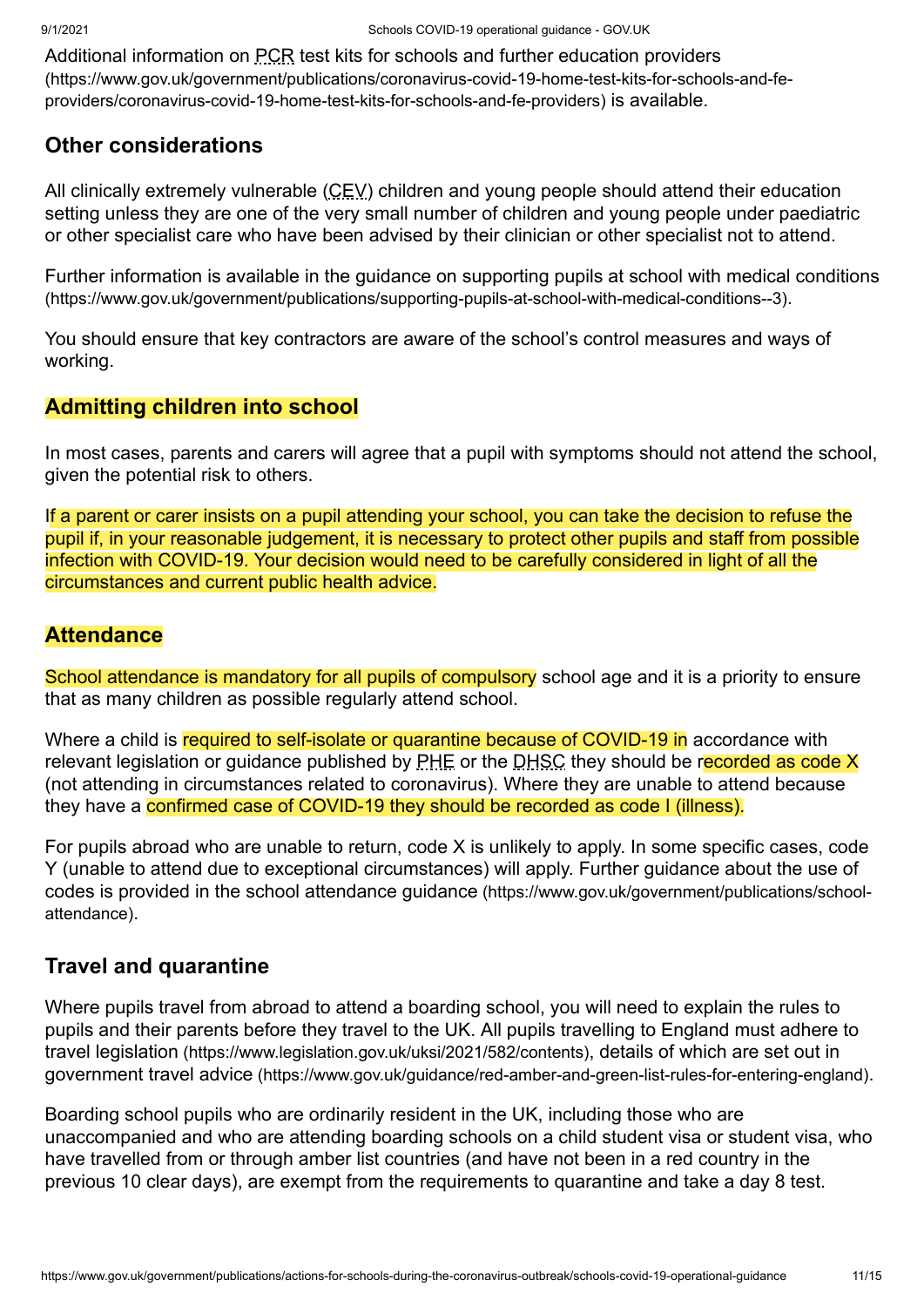[Those aged 11 to 17 need proof of a negative COVID-19 test](https://www.gov.uk/guidance/coronavirus-covid-19-testing-for-people-travelling-to-england) (https://www.gov.uk/guidance/coronaviruscovid-19-testing-for-people-travelling-to-england) to travel to England (children aged 10 and under are exempt from this) and those aged 5 to 17 must take a COVID-19 travel test on or before day 2. More [information is provided in the government's quarantine and testing guidance](https://www.gov.uk/guidance/how-to-quarantine-when-you-arrive-in-england) (https://www.gov.uk/guidance/how-to-quarantine-when-you-arrive-in-england).

[Additional guidance has been issued on the quarantine arrangements for boarding school pupils](https://www.gov.uk/government/publications/quarantine-arrangements-for-boarding-school-students-from-red-list-countries) travelling from red-list countries to attend a boarding school in England (https://www.gov.uk/government/publications/quarantine-arrangements-for-boarding-school-students-from-redlist-countries).

Parents travelling abroad should bear in mind the impact on their child's education which may result from any requirement to quarantine or isolate upon return.

## **Remote education**

Not all people with COVID-19 have symptoms. Where appropriate, you should support those who need to self-isolate because they have tested positive to work or learn from home if they are well enough to do so. Schools subject to the remote education temporary continuity direction [\(https://www.gov.uk/government/publications/remote-education-temporary-continuity-direction-explanatory-note\)](https://www.gov.uk/government/publications/remote-education-temporary-continuity-direction-explanatory-note) are required to provide remote education to pupils covered by the direction where their attendance would be contrary to government guidance or legislation around COVID-19.

You should maintain your capacity to deliver high-quality remote education for the next academic year, including for pupils who are abroad, and facing challenges to return due to COVID-19 travel restrictions, for the period they are abroad.

Independent Schools (not including academies) are only covered by the remote education temporary continuity direction in relation to state-funded pupils in their schools. However, they are still expected to meet the Independent School Standards [\(https://www.gov.uk/government/publications/regulating](https://www.gov.uk/government/publications/regulating-independent-schools)independent-schools) in full at all times.

## The remote education provided should be equivalent in length to the core teaching pupils would receive in school.

You should work collaboratively with families and put in place reasonable adjustments so that pupils with special educational needs and disabilities (SEND) can successfully access remote education.

[Full expectations for remote education, support and resources can be found on the get help with](https://get-help-with-remote-education.education.gov.uk/) remote education service (https://get-help-with-remote-education.education.gov.uk/).

## **Education recovery**

We have announced a number of programmes and activities to support pupils to make up education [missed as a result of the pandemic. Further information is available on education recovery support](https://www.gov.uk/government/publications/education-recovery-support) (https://www.gov.uk/government/publications/education-recovery-support). Specifically for schools, the document includes further information on:

- catch-up premium [\(https://www.gov.uk/government/publications/catch-up-premium-coronavirus-covid-](https://www.gov.uk/government/publications/catch-up-premium-coronavirus-covid-19/catch-up-premium)19/catch-up-premium)
- recovery premium
- summer school programme [\(https://www.gov.uk/government/publications/summer-schools-programme\)](https://www.gov.uk/government/publications/summer-schools-programme)
- tutoring (including the [National Tutoring Programme](https://nationaltutoring.org.uk/) (https://nationaltutoring.org.uk/) and 16 to 19 tuition fund [\(https://www.gov.uk/guidance/16-to-19-funding-16-to-19-tuition-fund\)](https://www.gov.uk/guidance/16-to-19-funding-16-to-19-tuition-fund))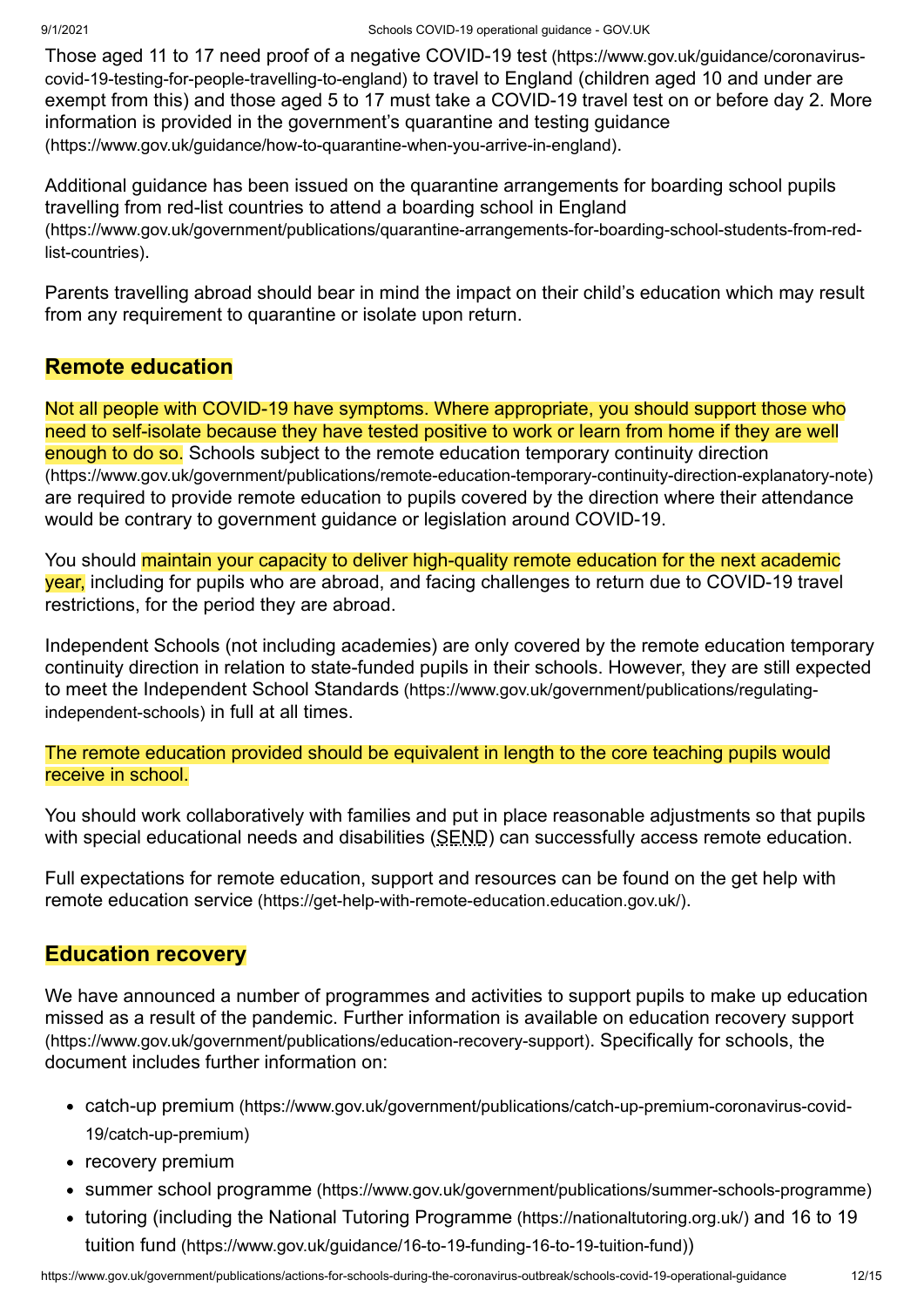- teacher training opportunities
- curriculum resources
- specialist settings
- wider continuous professional development resources, including to support teacher wellbeing and subject-specific teaching

[If running a summer school, you should follow the protective measures for holiday and after-school](https://www.gov.uk/government/publications/protective-measures-for-holiday-or-after-school-clubs-and-other-out-of-school-settings-for-children-during-the-coronavirus-covid-19-outbreak) clubs, and other out-of-school settings during the coronavirus (COVID-19) outbreak (https://www.gov.uk/government/publications/protective-measures-for-holiday-or-after-school-clubs-and-otherout-of-school-settings-for-children-during-the-coronavirus-covid-19-outbreak).

[Special schools and other specialist settings should refer to the additional operational guidance](https://www.gov.uk/government/publications/guidance-for-full-opening-special-schools-and-other-specialist-settings) (https://www.gov.uk/government/publications/guidance-for-full-opening-special-schools-and-other-specialistsettings).

## **Pupil wellbeing and support**

Some pupils may be experiencing a variety of emotions in response to the COVID-19 pandemic, such as anxiety, stress or low mood. You can access useful links and sources of support on [promoting and supporting mental health and wellbeing in schools](https://www.gov.uk/guidance/mental-health-and-wellbeing-support-in-schools-and-colleges) (https://www.gov.uk/guidance/mentalhealth-and-wellbeing-support-in-schools-and-colleges).

## **School workforce**

School leaders are best placed to determine the workforce required to meet the needs of their pupils.

Clinically extremely vulnerable (CEV) people are advised, as a minimum, to follow the same guidance as everyone else. It is important that everyone adheres to this guidance, but CEV people may wish to think particularly carefully about the additional precautions they can continue to take. [Further information can be found in the guidance on protecting people who are CEV from COVID-19](https://www.gov.uk/government/publications/guidance-on-shielding-and-protecting-extremely-vulnerable-persons-from-covid-19/19-july-guidance-on-protecting-people-who-are-clinically-extremely-vulnerable-from-covid-19) (https://www.gov.uk/government/publications/guidance-on-shielding-and-protecting-extremely-vulnerablepersons-from-covid-19/19-july-guidance-on-protecting-people-who-are-clinically-extremely-vulnerable-fromcovid-19).

Social distancing measures have now ended in the workplace and it is no longer necessary for the government to instruct people to work from home. Employers should be able to explain the measures they have in place to keep CEV staff safe at work. The Health and Safety Executive (HSE) has published guidance on protecting vulnerable workers (https://www.hse.gov.uk/coronavirus/workingsafely/protect-people.htm)[, including advice for employers and employees on how to talk abou](https://www.hse.gov.uk/coronavirus/working-safely/talking-to-your-workers/index.htm)[t](https://www.hse.gov.uk/coronavirus/working-safely/protect-people.htm) reducing risks in the workplace (https://www.hse.gov.uk/coronavirus/working-safely/talking-to-yourworkers/index.htm).

We welcome your support in encouraging vaccine take up and enabling staff who are eligible for a vaccination to attend booked vaccine appointments where possible even during term time.

## **School meals**

You should continue to provide free school meal support to any pupils who are eligible for benefitsrelated free school meals and who are learning at home during term time.

More information on providing school meals during the COVID-19 pandemic [\(https://www.gov.uk/government/publications/covid-19-free-school-meals-guidance/covid-19-free-school-meals](https://www.gov.uk/government/publications/covid-19-free-school-meals-guidance/covid-19-free-school-meals-guidance-for-schools)guidance-for-schools) is available.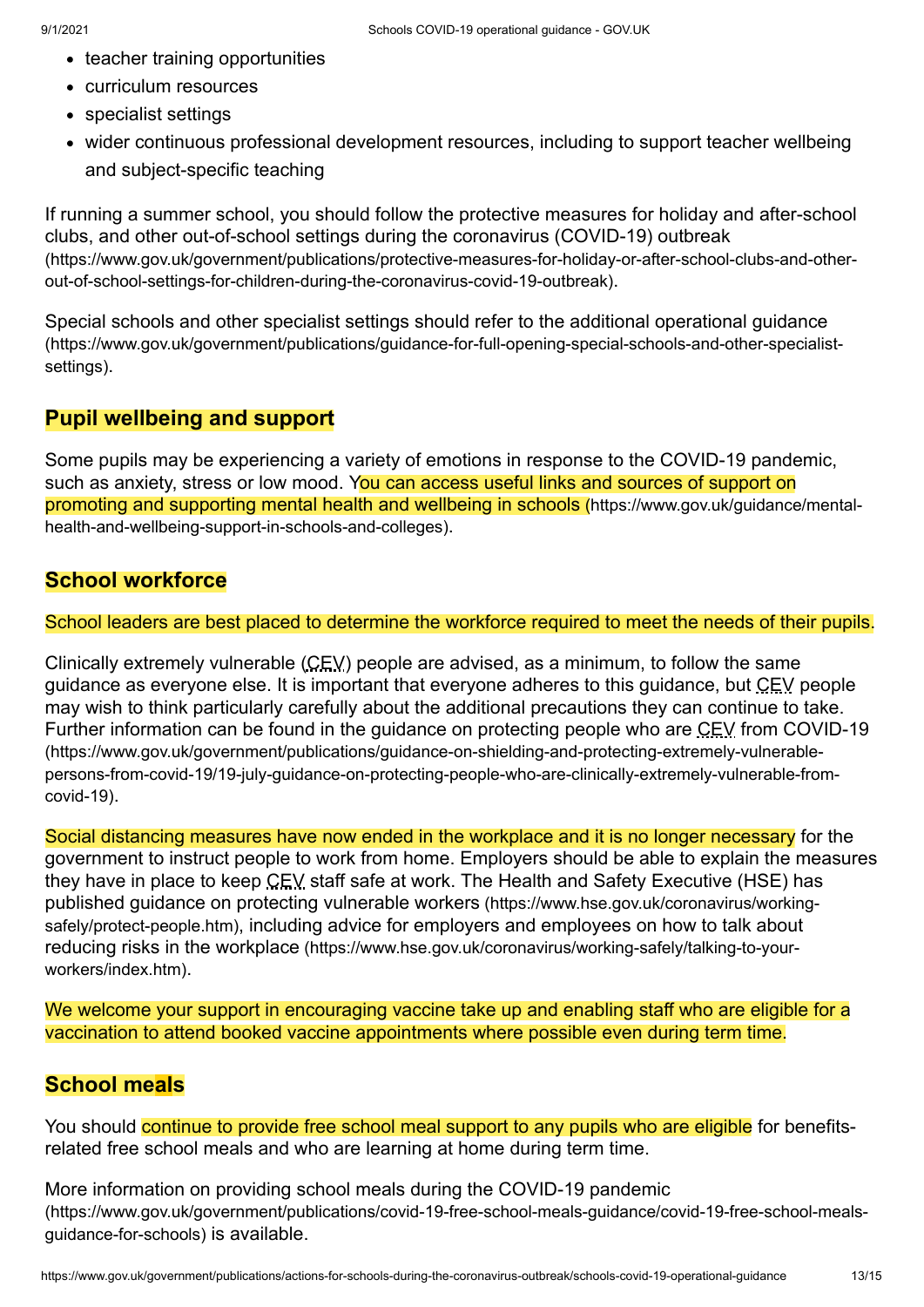## **Educational visits**

Given the likely gap in COVID-19 related cancellation insurance, if you are considering booking a new visit, whether domestic or international, you are advised to ensure that any new bookings have adequate financial protection in place.

We continue to recommend you do not go on any international visits before the start of the autumn term. From the start of the new school term, you can go on international visits that have previously been deferred or postponed and organise new international visits for the future.

You should be aware that the travel list (and broader international travel policy) is subject to change and green list countries may be moved into amber or red. The travel lists may change during a visit and you must comply with international travel legislation and should have contingency plans in place to account for these changes.

You should speak to either your visit provider, commercial insurance company, or the risk protection arrangement (RPA) to assess the protection available. Independent advice on insurance cover and options can be sought from the British Insurance Brokers' Association (BIBA) or Association of British Insurers (ABI). Any school holding ATOL or ABTA refund credit notes may use these credit notes to rebook educational or international visits.

You should undertake full and thorough risk assessments in relation to all educational visits and ensure that any public health advice, such as hygiene and ventilation requirements, is included as part of that risk assessment. General guidance (https://www.gov.uk/government/publications/health-andsafety-on-educational-visits) [about educational visits is available and is supported by specialist advice](https://www.gov.uk/government/publications/health-and-safety-on-educational-visits) from the [Outdoor Education Advisory Panel \(OEAP\)](https://oeapng.info/) (https://oeapng.info/).

## **Wraparound provision and extra-curricular activity**

More information on planning extra-curricular provision can be found in the guidance for providers [who run community activities, holiday clubs, after-school clubs, tuition and other out-of-school](https://www.gov.uk/government/publications/protective-measures-for-holiday-or-after-school-clubs-and-other-out-of-school-settings-for-children-during-the-coronavirus-covid-19-outbreak) provision for children (https://www.gov.uk/government/publications/protective-measures-for-holiday-or-afterschool-clubs-and-other-out-of-school-settings-for-children-during-the-coronavirus-covid-19-outbreak).

## **Inspection**

For state-funded schools, it is intended that Ofsted will return to a full programme of routine inspections from September 2021 and will aim to inspect every state-funded school within the next 5 academic years. This will mean an extension of up to 6 terms in the inspection interval for those schools not inspected since the start of the pandemic. Regulations will give effect to these arrangements. Within the 5-year period, Ofsted will continue to prioritise schools most in need of inspection, particularly those with the lowest Ofsted grades. It will also prioritise outstanding schools that were previously exempt from routine inspection that have gone the longest without a visit.

For independent schools (other than academies), it is intended that both inspectorates will return to a full programme of routine inspections from September 2021 and they will complete the current cycle of standard inspections – which was delayed by the pandemic – in 2022.

## **Accountability expectations**

We will not publish data based on exam and assessment results from summer 2021 in performance tables and you will not be held to account for this data. We will publish Key Stage 4 and 16 to 18 subject entries and destinations data at school and college level in performance tables in autumn